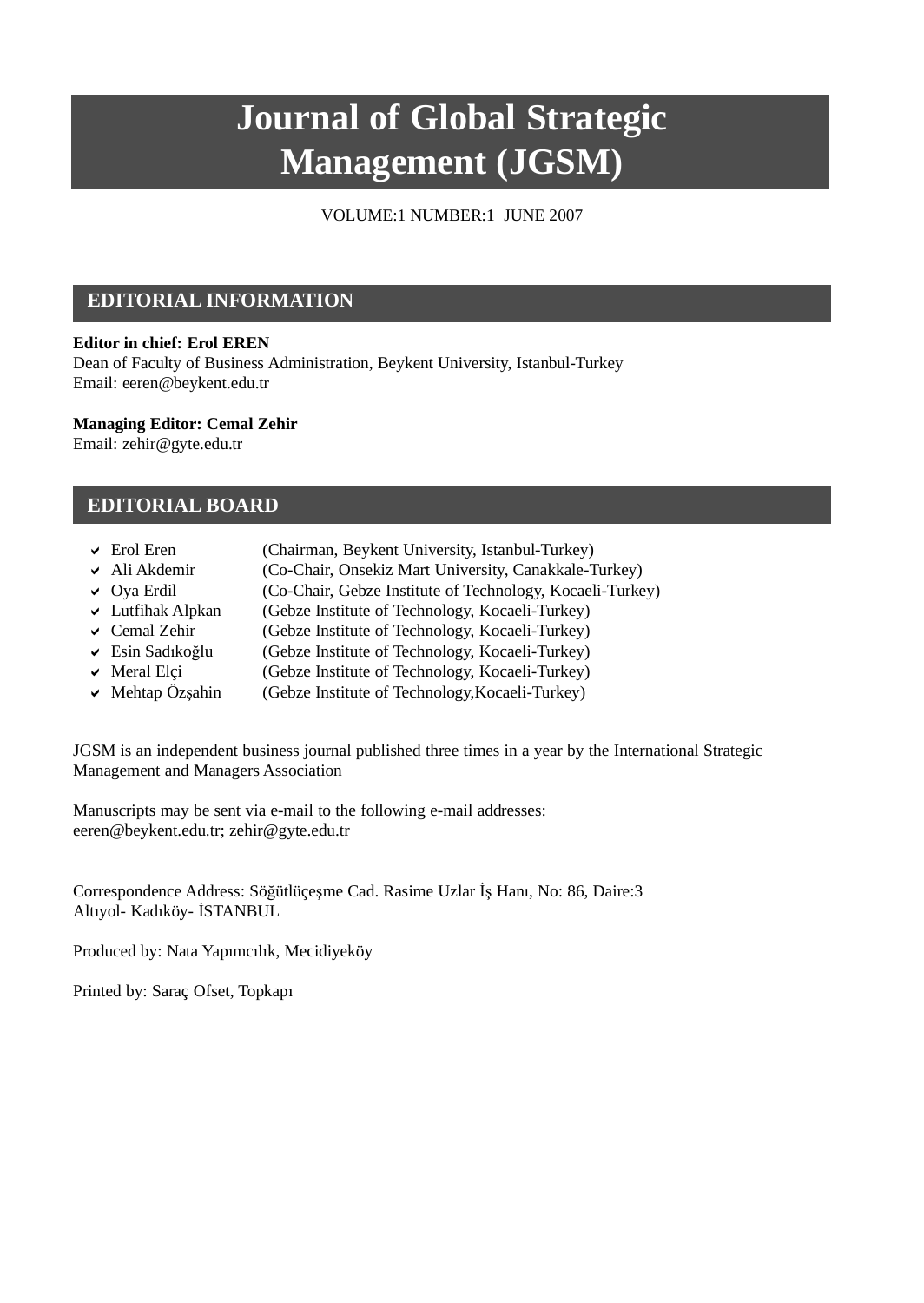## **ADVISORY BOARD & REVIEW COMMITTEE**

- ◆ A.Asuman Akdoğan (Ercives University, Kayseri-Turkey)
- $\triangledown$  Alexander Egorshin (The Nizhny Novgorod Institute of Management and Business, Russia)
- $\blacktriangleright$  Ali Akdemir (Canakkale Onsekiz Mart University, Canakkale-Turkey)
- $\vee$  Ali Ekber Akgün (Gebze Institute of Technology, Kocaeli-Turkey)
- ▼ Alistair M Brown (Curtin University of Technology, Western Australia)
- DAmar KJN Nayak (Xavier Institute of Management, Orrissa-India)
- $\blacktriangleright$  Asım Şen (St. John Fisher College, USA)
- $\blacktriangleright$  Atilla Dicle (Yeditepe University, Istanbul-Turkey)
- ◆ Aurea Helena Puga Ribeiro (Fundacao Dom Cabral, Brazil)
- $\checkmark$  Canan Cetin (Marmara University, Istanbul-Turkey
- DCelso ClaudioHildebrand Grisi (University of Sao Paulo , Brazil)
- DCemal Zehir (Gebze Institute of Technology,Kocaeli-Turkey)
- $\vee$  Cengiz Yılmaz (Bogazici University, Istanbul-Turkey)
- DCevat Gerni (Gebze Institute of Technology, Kocaeli-Turkey)
- $\vee$  Ceyhan Aldemir (Dokuz Eylül University, İzmir-Turkey)
- $\vee$  Chien-Chung Nieh (Tamkang University, Taipei Country- Taiwan)
- DCon Korkofingas (Macquarie University, Sydney- Australia) Sarajevo, Bosnia)
- $\vee$  Enver Özkalp (Anadolu University, Eskişehir-Turkey)
- $\vee$  Erol Eren (Beykent University, Istanbul-Turkey)
- $\vee$  Esin Can Mutlu (Yıldız Technical University, İstanbul-Turkey)
- ► Esin Sadıkoğlu (Gebze Institute of Technology, Kocaeli-Turkey)
- DEyüp Aktepe (Gazi University, Ankara-Turkey)
- DFahri Karakaya (University of Massachusetts, Dartmouth-USA)
- DGarry L. Adams (Auburn University, USA)
- DGulruh Gurbuz (Marmara University, Istanbul-Turkey)
- ◆ Güneş Berberoğlu (Anadolu University, Eskişehir-Turkey)
- ◆ Güven Alpay (Boğaziçi University, İstanbul-Turkey)
- $\blacktriangleright$  Halit Keskin (Gebze Institute of Technology, Kocaeli-Turkey)
- DHA-Nguyen (Vietnam National University, Hanoi School of Business, Vietnam)
- ► Hayat Kabasakal (Boğaziçi University, İstanbul-Turkey)
- ▼ Hisao Fujimoto (Osaka University of Economics, Japon)
- $\blacktriangleright$  Howard Clayton (Auburn University, USA)
- $\vee$  İnan Özalp (Anadolu University, Eskişehir-Turkey)
- $\vee$  Jiri Mezulanik (Silesian University, Opava-Czech Republic)
- $\vee$  Jungwan Lee (Bang College of Business, Kazakhstan)
- $\checkmark$  Kamil Kozan (St. John Fisher College, USA)
- $\triangledown$  Kathleen Marshall Park (Massachusetts Institute of Technology, USA)
- $\vee$  Lars Ehrengren (Stockholm University, Sweden)
- $\vee$  Lutfihak Alpkan (Gebze Institute of Technology, Kocaeli-Turkey)
- $\vee$  M. K. Sharma (Himachal Pradesh University,Shimla-India)
- $\blacktriangledown$  Mehmet Barca (Sakarya University, Sakarya-Turkey)
- $\vee$  Musa Pinar (Pittsburg State University, Pittsburg-USA)
- ► Neil Bechervause (Swinburne University of Technology, Melbourne- Australia)
- v Nigar Çakar (İzzet Baysal University, Bolu-Turkey)
- $\vee$  Ömür Özmen (Dokuz Eylül University, İzmir-Turkey)
- DOya Erdil (Gebze Institute of Technology, Kocaeli-Turkey)
- ◆ Özlem Özkanlı (Ankara University, Ankara-Turkey)
- $\triangledown$  Pauline Magee-Egan (St. John's University, USA)
- ▼ Refik Culpan (Pennsylvania State University, Harrisburg-USA)
- ► Refika Bakoğlu (Marmara University, İstanbul-Turkey)
- $\vee$  Selim Ilter (St. John Fisher College, USA)
- ◆ Sergei Mordovin (International Management Institute St. Petersburg,Russia
- DShamsul Nahar Abdullah (Northen University of Malaysia,AmanMalasia)
- $\checkmark$  Sharan L. Oswald (Auburn University, USA)
- $\triangleright$  Shaukat Ali (University of Wolverhampton, Shropsire-Great Britain)
- $\checkmark$  Sonja Petrovich Lazarevic (Monash University, Victoria-Australia)
- $\triangleright$  Stanislav Poloucek (Silesian University, Opava-Czech Republic)
- $\triangleright$  Subodh Bhat (San Francisco State University, San Francisco USA)
- DT. Diana A. De Macedo- Soares (Pontifical Catholic University of Rio de Janeiro, Brazil)
- $\triangledown$  Tatiana A. Burenina (State University of Management, Russia)
- $\vee$  Tijen Harcar (İzmir University of Economics, Turkey)
- ◆ Uğur Yozgat (Marmara University, İstanbul-Turkey)
- DÜlkü Dicle (Yeditepe University, Istanbul-Turkey)
- $\vee$  Vojtech Malatek (Silesian University, Opava-Czech Republic)
- $\checkmark$  Yasemin Arbak (Dokuz Eylül University, İzmir-Turkey)
- V Yonca Gürol (Yıldız Technical University, İstanbul-Turkey)
- $\vee$  Zeyyat Hatipoglu (Dogus University, Istanbul-Turkey)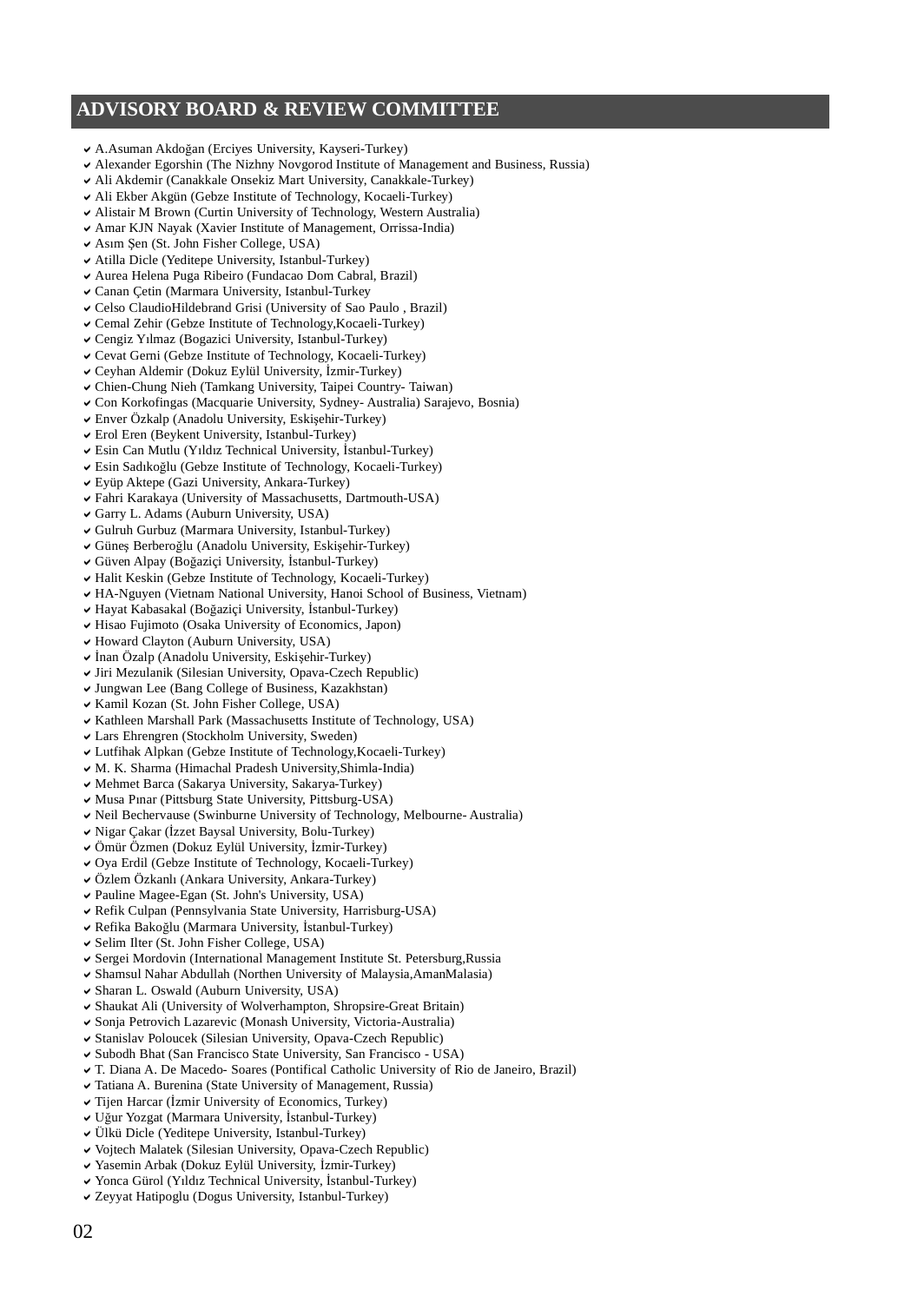# *From the Editor*

## *Dear Readers,*

*Our newly founded association, International Strategic Planning and Planners Association, has just been one year old. Founded by 14 academicians, one of the main aims of this organization, stated in the regulations, was to publish an international journal in English. This journal aims to become a qualified journal in international and national arena. With an amateur and scientific spirit, contributing to the planning literature is what we, the academicians, have in mind. The main source of our writings comes from International Strategic Management Conference for the last three years. The papers are selected by an international review committee. We plan to publish the papers after the final corrections are done with the cooperation of the writers. Every researcher from the academic and practioner world can send their work to the review process of this journal. Each paper is sent to four judges, each of whom is an expert in his/her area of interest, and is selected and published after their approval. The manuscript guide is attached to the back of this first issue of our journal. We present this first issue with love and respect to the appreciation of our readers. We hope you enjoy it and it contributes to your knowledge.*

*Prof. Erol Eren*